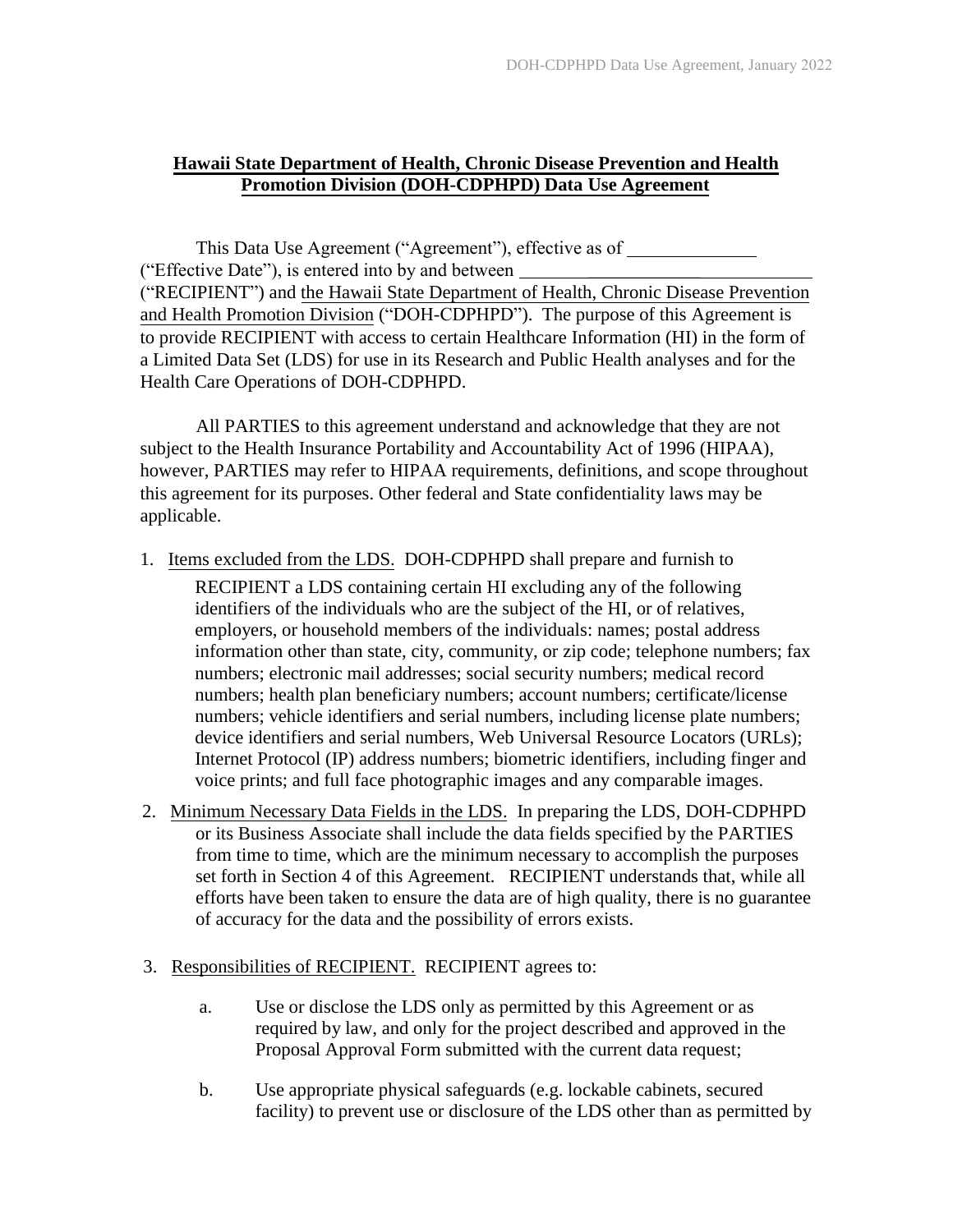this Agreement or required by law;

- c. Report to DOH-CDPHPD any use or disclosure of the LDS of which it becomes aware that is not permitted by this Agreement or required by law;
- d. Require any of its subcontractors or agents that receive or have access to the LDS to agree to the same restrictions and conditions on the use and/or disclosure of the LDS that apply to RECIPIENT under this Agreement;
- e. Shall not resell or redistribute the LDS to any non-employee agent or subcontractor, without the prior written consent of DOH-CDPHPD;
- f. Shall not use the information in the LDS to identify or contact the individuals who are data subjects, or the individual's relatives, employers, or household members; and
- g. Provide DOH-CDPHPD a copy of the draft manuscript(s), presentations, fact sheets, posters, or any other material developed for dissemination *prior to* release of the findings for review and approval by DOH-CDPHPD.
- 4. Permitted Uses and Disclosures of the LDS. RECIPIENT may use and/or disclose the LDS for its Research and Public Health activities and the Health Care Operations of DOH-CDPHPD.
- 5. Term and Termination.
	- a. Term. The term of this Agreement shall commence as of the Effective Date and shall continue for so long as RECIPIENT retains the LDS, unless sooner terminated as set forth in this Agreement.
	- b. Termination by RECIPIENT. RECIPIENT may terminate this agreement at any time by notifying DOH-CDPHPD and returning or destroying the LDS.
	- c. Termination by DOH-CDPHPD. DOH-CDPHPD may terminate this agreement at any time by providing thirty (30) days prior written notice to RECIPIENT.
	- d. For Breach. DOH-CDPHPD shall provide written notice to RECIPIENT within ten (10) days of any determination that RECIPIENT has breached a material term of this Agreement. DOH-CDPHPD shall afford RECIPIENT an opportunity to cure said alleged material breach upon mutually agreeable terms. Failure to agree on mutually agreeable terms for cure within thirty (30) days shall be grounds for the immediate termination of this Agreement by DOH-CDPHPD.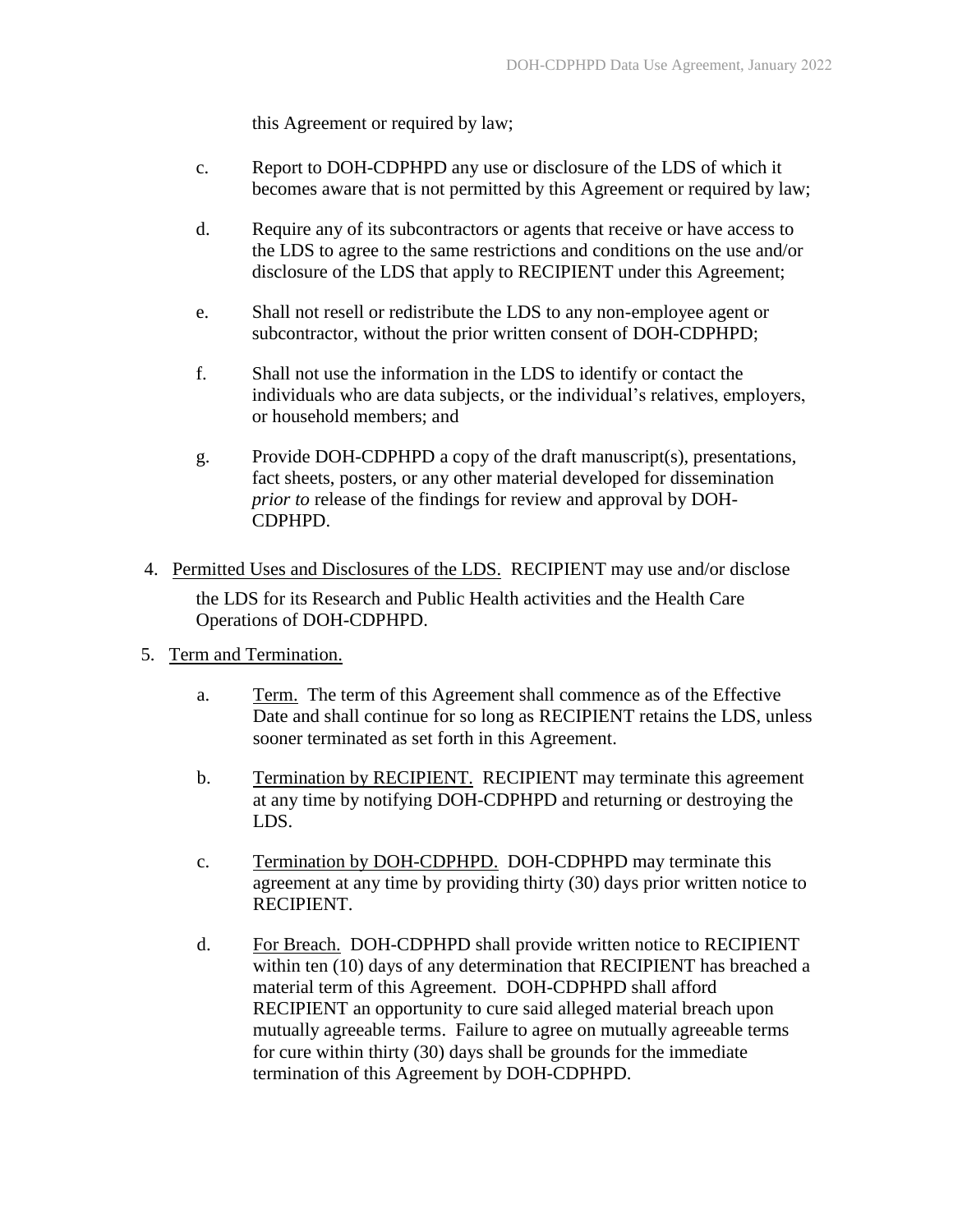- e. Effect of Termination. Sections 3, 4, 5(e), and 7 of this Agreement shall survive any termination of this Agreement under subsections c or d.
- 6. Security and Technical Safeguards
	- a. PARTIES to this Agreement understand and agree that ownership of the data contributed by the Disclosing Agency is retained by the Disclosing Agency.
	- b. PARTIES shall perform an annual information security risk analysis of their own data systems. PARTIES shall use either the standard security risk analysis/assessment currently used by the DOH HIPAA Office Security section or a third-party risk assessment meeting the ISO/IEC 27002 standards and using the National Institute of Standards and Technology Special Publication 800-30 (NIST SP800-30) process and approved by the Office of Enterprise Technology Services.
	- c. Each PARTY shall use appropriate administrative, physical, and technical safeguards that reasonably and appropriately protect the confidentiality, integrity, and availability of the data it creates, receives, maintains, or transmits.
	- d. Depending on the information systems accessed or types of data provided, PARTIES may be subject to user background checks and may be required to complete certain request forms prior to being granted access.
	- e. When information is transferred electronically through the internet, information shall be encrypted and transmissions shall be consistent with the rules and standards promulgated by federal statutory requirements regarding the electronic transmission of identifiable information.

## 7. Miscellaneous.

- a. Change in Law. The PARTIES agree to negotiate in good faith to amend this Agreement to comport with changes in federal law that materially alter either or both PARTIES' obligations under this Agreement. Provided however, that if the PARTIES are unable to agree to mutually acceptable amendment(s) by the compliance date of the change in applicable law or regulations, either PARTY may terminate this Agreement as provided in section 5.
- b. No Third Party Beneficiaries. Nothing in this Agreement shall confer upon any person other than the PARTIES and their respective successors or assigns, any rights, remedies, obligations, or liabilities whatsoever.
- c. Counterparts. This Agreement may be executed in one or more counterparts, each of which shall be deemed an original, but all of which together shall constitute one and the same instrument.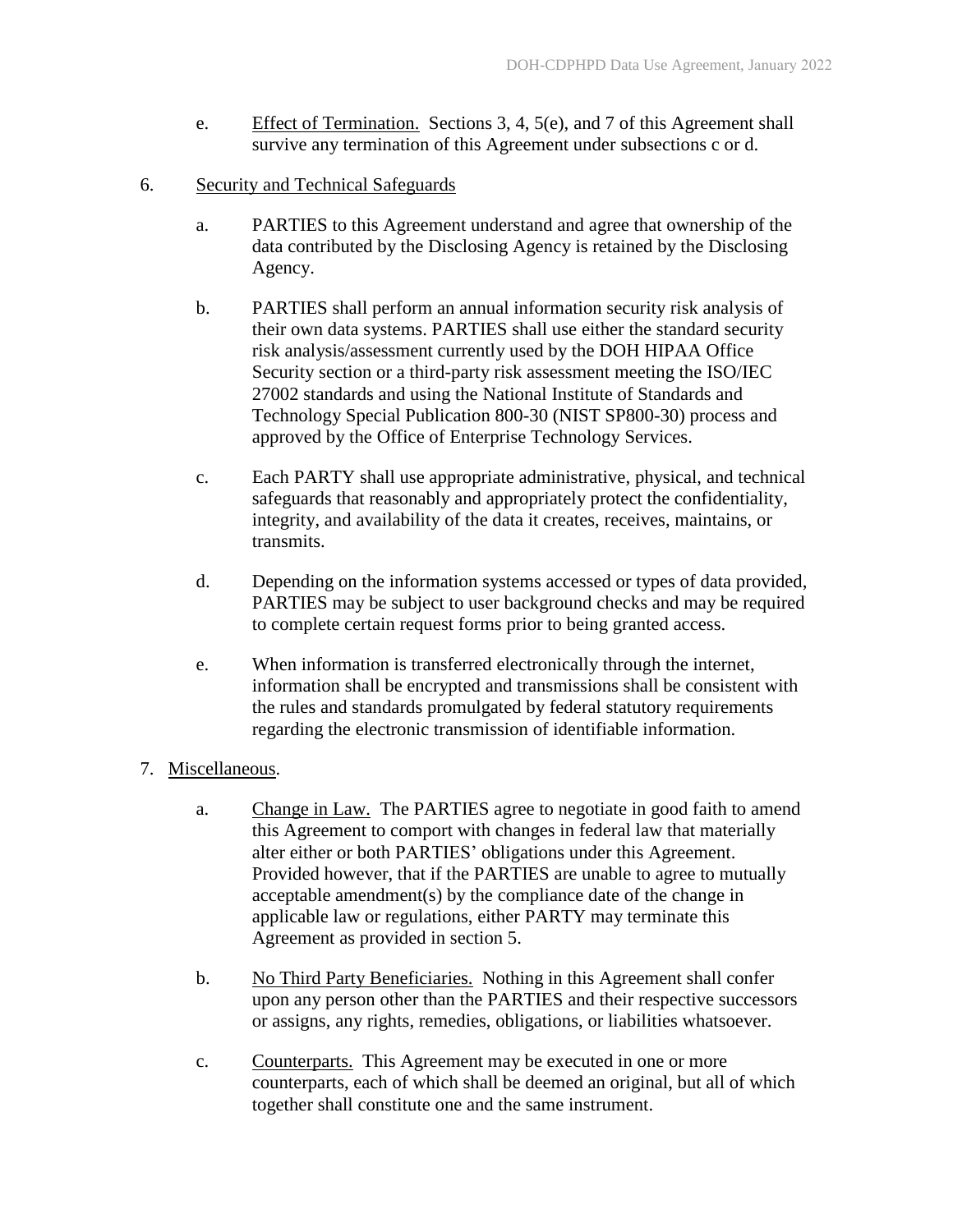d. Headings. The headings and other captions in this Agreement are for convenience and reference only and shall not be used in interpreting, construing, or enforcing any of the provisions of this Agreement.

IN WITNESS WHEREOF, each of the undersigned has caused this Agreement to be duly executed in its name and on its behalf.

| <b>DOH-CDPHPD</b> | <b>RECIPIENT</b>            |  |
|-------------------|-----------------------------|--|
| Signature:        | Signature:                  |  |
| Print Name:       | Print Name:                 |  |
| Print Title:      | Print Title:                |  |
|                   | <b>ADDITIONAL RECIPIENT</b> |  |
|                   | Signature:                  |  |
|                   | Print Name:                 |  |
|                   | Print Title:                |  |
|                   | <b>ADDITIONAL RECIPIENT</b> |  |
|                   | Signature:                  |  |
|                   | Print Name:                 |  |
|                   | Print Title:                |  |
|                   | <b>ADDITIONAL RECIPIENT</b> |  |
|                   | Signature:                  |  |
|                   | Print Name:                 |  |
|                   | Print Title:                |  |
|                   |                             |  |